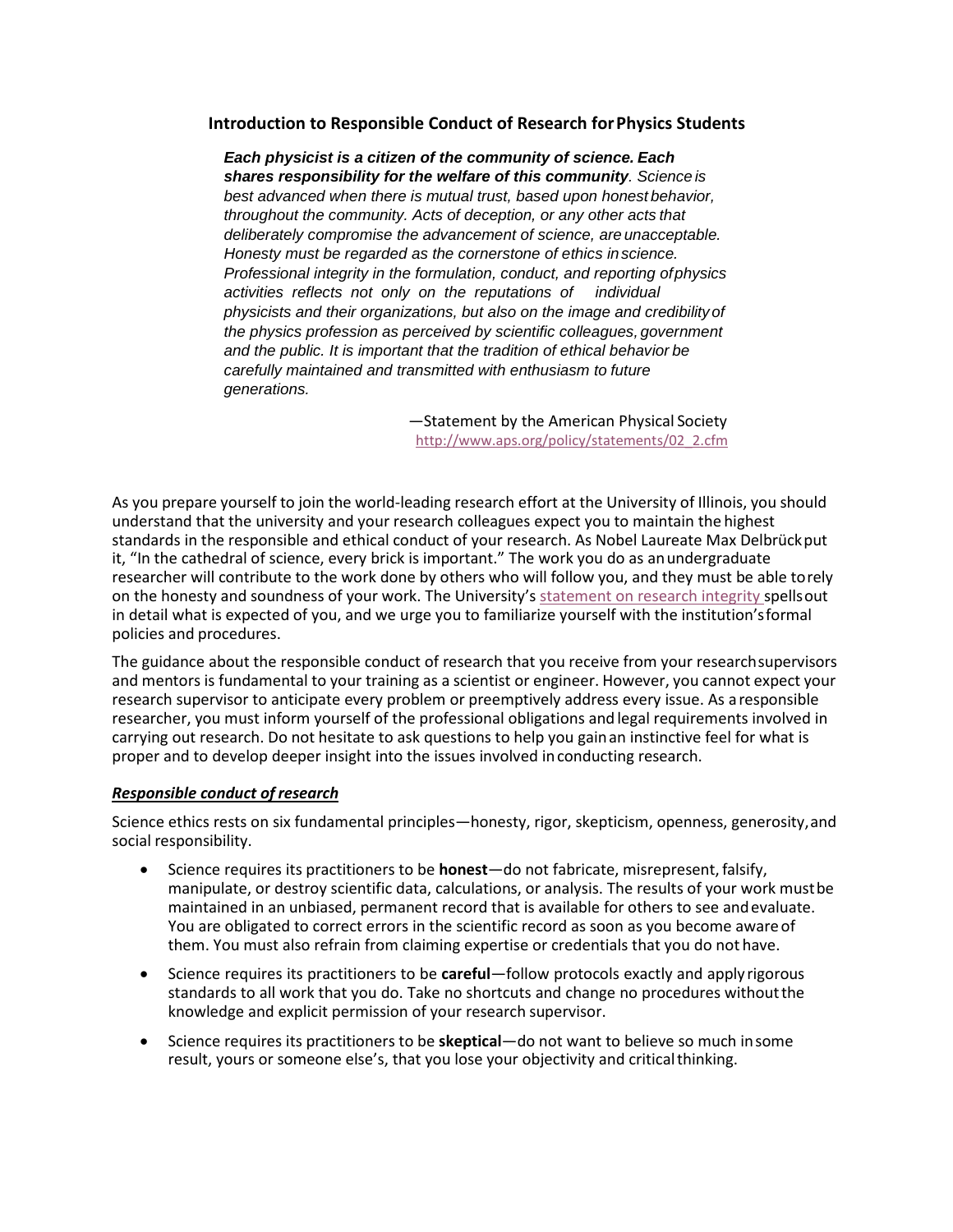- Science requires its practitioners to be **open**—you must be willing to share data, methods, theories, insights, and equipment with other researchers. You must allow others to seeyour work and evaluate it. You must respond promptly and constructively to questions about your work. You must be open to criticism and accept it graciously.
- Science requires its practitioners to be **generous**—you must give credit to others for theirideas and prior work and be scrupulous to avoid even inadvertent piracy or plagiarism. Youshould recognize that science is a cooperative social endeavor and assist others when they ask for your help. You must always treat others with respect and candor.
- Science requires its practitioners to be **responsible**—you must anticipate the social consequences of your research and prevent harm to the subjects of experiments and tothe public at large. You must safeguard the wellbeing of your labmates and be mindful of thesocial welfare of anyone involved in or affected by your research.

Scientific progress depends on truthfulness and full disclosure, accurate and complete record-keeping, and free and open exchange of data and interpretations, but honest error is inevitable. If science is allowed to function as it should, it is self-correcting, as new methods and ideas supplant previous inaccuracies and errors.

But sometimes there's a thin line between honest error and misconduct, just as there is a thinline between being bold and being reckless. If you are uncertain about any aspect of your obligations as a researcher, you should seek the guidance of your professors, research supervisors, and mentors. Itis their responsibility to assist you as you undertake research and learn to fulfill your duties as an ethical physicist. They can answer your questions about you[r responsibilities and the practices i](https://www.vpaa.uillinois.edu/UserFiles/Servers/Server_420372/File/Integrity-Policy.pdf)n place atthe University of Illinois to ensure the integrity of the research enterprise. Contact information forpeople outside your research group who can help you resolve problems is given at the end of this document.

What sorts of ethical dilemmas might you encounter as a young scientist? In the next sections, we'lllook at five areas where beginning researchers often havequestions.

# *Data selection, rejection, and treatment*

Forging or fabricating data and falsifying or inventing results clearly constitute egregiousscientific misconduct. In some physics research, however, certain data are routinely excluded or selectedfor further analysis. This practice is entirely acceptable, *provided all original data are retained andany selection, treatment or exclusion of data is disclosed*. Thus you *must* preserve alldata that you take in a permanent record. As soon as you begin working with a research group, askyour research supervisor to show you the proper way to record data and document all yourwork.

The manipulation or enhancement of digital images is becoming a huge issue in the ethical reportingof research results, and scientific societies and journal editors are working to clarify what are [acceptable](http://www.councilscienceeditors.org/resource-library/editorial-policies/white-paper-on-publication-ethics/3-4-digital-images-and-misconduct/) [practices a](http://www.councilscienceeditors.org/resource-library/editorial-policies/white-paper-on-publication-ethics/3-4-digital-images-and-misconduct/)nd what constitutes misconduct. As in all other kinds of data selection or treatment,the original pre-enhancement images must be preserved in the researchrecord.

If you have questions about why certain data are selected or excluded, or how and why imagesare enhanced, ask your research supervisor for clarification.

#### *Using and referencing others' scholarly work*

In the course of your studies, you have learned that plagiarism, the reproduction or close imitationof the ideas or language of others in your written work without attribution, is academic misconduct. A related form of research misconduct is *piracy*, the unauthorized reproduction or use of the ideas,data, or methods of others without adequate permission or acknowledgment. Both plagiarism and piracy are egregious breaches of the responsible conduct ofresearch.

**Plagiarism** is generally thought to apply to the written misuse of others' ideas, images, figures, or tables, but some scientists believe it can also apply to researchers' reuse of their own previously published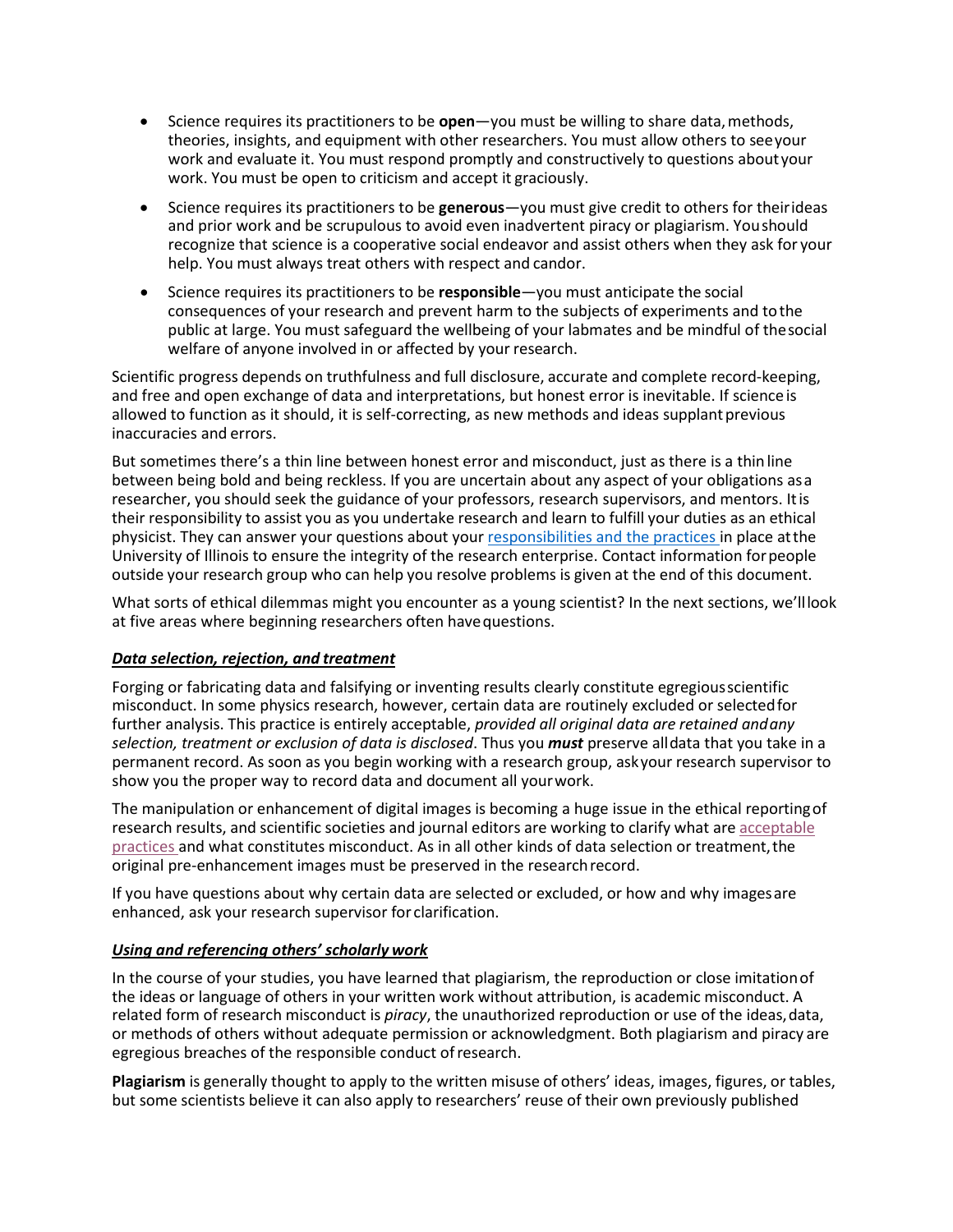reports or papers without proper acknowledgment of the source. This practice is referred to as *selfplagiarism* or *duplicate publication*. Research-based writing is filled with rules of which you may not be aware or know exactly how to follow. Sometimes you may not know what must be cited and whatis considered "common knowledge." You should always seek guidance from your researchsupervisor about proper citation practices in your field.

**Piracy** is the unauthorized use of others ideas, materials, data, or methods without permission in the deceitful attempt to pass them off as one's own. Particular care must be taken in avoidingpersonal benefit from participating in peer review of the work of others.

# *Ownership of intellectual property and authorship practices*

Much of the physics research that is conducted at the University of Illinois is paid for by grantsfrom federal agencies—the National Science Foundation, the National Institutes of Health, the US Department of Energy, NASA, and several US Department of Defense agencies. Federalregulations require the recipients of federal funding to adhere to the [highest standards of ethical conduct,](https://www.gpo.gov/fdsys/pkg/FR-2000-12-06/pdf/00-30852.pdf) to preserve and protect the research record, and to share their results with the research communityand the general public.

Any results or data obtained by University of Illinois researchers, including those paid fromfederal grants, are the property of the university. When you leave your research group, all your original research records must be left with your research supervisor, who will maintain the data on behalf of the university. Copies may be taken, with your supervisor's permission, but you may not remove theoriginal data and records.

Disagreements on attribution of credit and responsibility for collaborative work cause many complaints among researchers. You should discuss any of these concerns with your research supervisor earlyin your project and reach an understanding of the role and responsibilities of each person in theresearch group and the group's authorship practices.

Different groups have different practices on authorship, and it is up to the research supervisor to decide what is published, when it is published, and who will be given authorship. The decision of theresearch supervisor is final; a student may not independently disseminate research results *in any form*without the explicit written permission of the research supervisor.

# *Conflicts of interest*

Conflicts of interest arise when other considerations interfere with the objective conduct ofresearch and accurate and full reporting of results. Sources of conflict may be personal obligations, professional or financial relationships, and philosophical or intellectual predispositions. Part of your duty as a responsible researcher is to be aware of and avoid potential conflicts that could affect your objectivity and independence.

# *Communications and human relationships*

Physics is increasingly an international, collaborative enterprise, and you may find yourself working side by side with people whose backgrounds and experiences are very different from your own. The American Physical Society has mad[e strong statements t](http://www.aps.org/policy/statements/index.cfm)hat "full participation by everyone…isimportant to the health and future achievements in our discipline." In addition, the University of Illinois' [Student](http://studentcode.illinois.edu/article1_part1_1-108.html) [Code, Article 1,](http://studentcode.illinois.edu/article1_part1_1-108.html) articulates clear expectations that students adhere to the university'sfundamental commitment to academic freedom, equality of opportunity, and humandignity.

We are very proud of the longstanding supportive, collegial atmosphere of Physics Illinois, andwe expect you to do your part to maintain and strengthen this essential intellectual environment.Treat everyone in your research group with courtesy and respect. Be welcoming and inclusive of all members, regardless of their roles. Be aware of your own unconscious biases and the unintended consequencesof